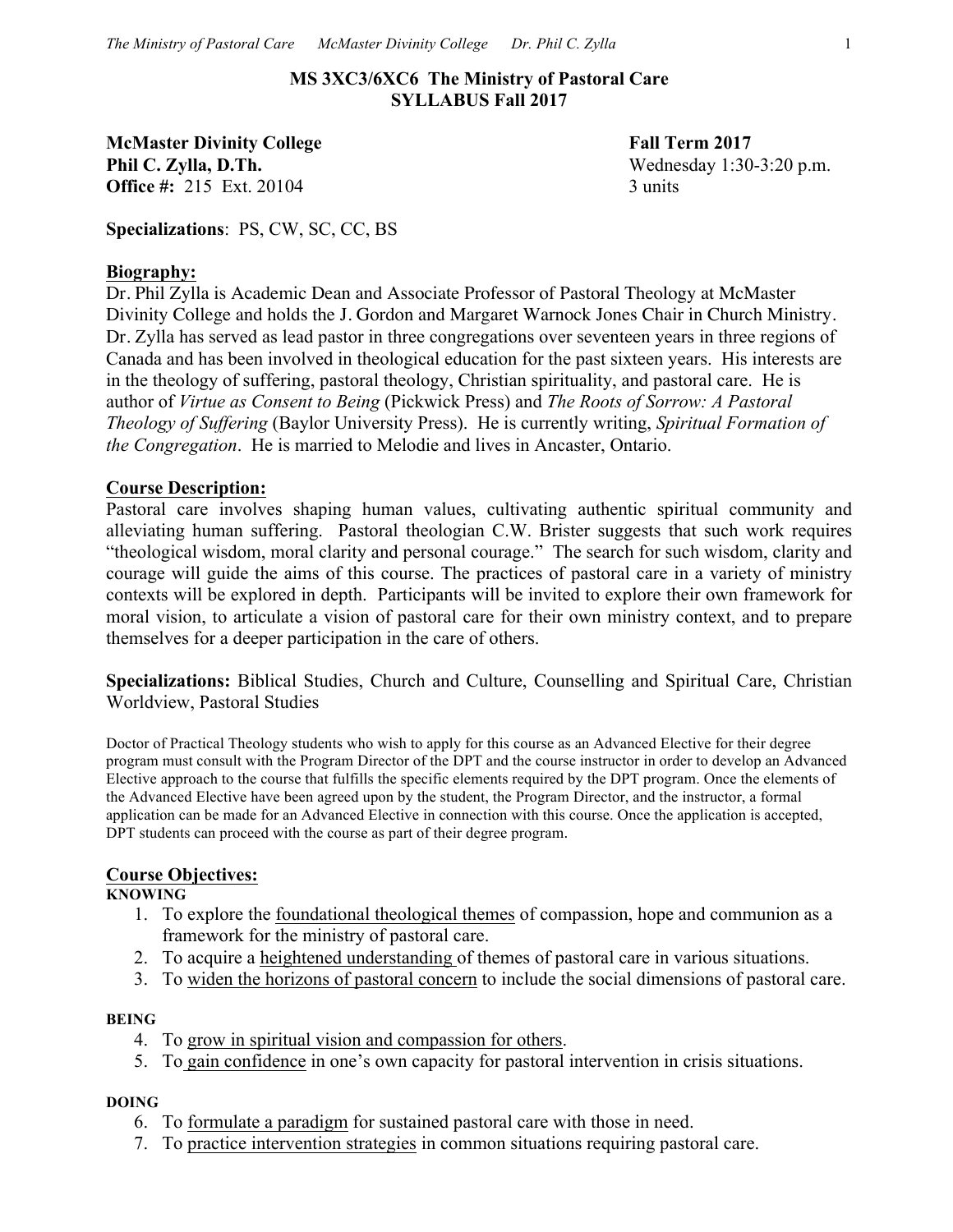8. To grow in skills of empathy, listening, and consolation.

### **Required Course Textbooks:**

- Coyle, Suzanne M. *Uncovering Spiritual Narratives: Using Story in Pastoral Care and Ministry*. Minneapolis: Fortress Press, 2014.
- Lester, Andrew D. *Hope in Pastoral Care and Counseling*. Louisville, Kentucky: Westminster John Knox Press, 1995.
- McBride, J. LeBron. *Spiritual Crisis: Surviving Trauma to the Soul.* New York: The Haworth Pastoral Press, 1998.
- Nouwen, Henri J.M., Donald P.McNeill and Douglas A. Morrison. *Compassion: A Reflection on the Christian Life.*New York: Doubleday, 1983.

Nouwen, Henri J.M. *Can You Drink the Cup?* Notre Dame, Indiana: Ave Maria Press, 1996.

#### **Recommended Course Textbooks:**

Capps, Donald E. *Agents of Hope: A Pastoral Psychology*. Minneapolis: Fortress Press, 1995.

Patton, John. *Pastoral Care in Context: An Introduction to Pastoral Care*. Louisville, Kentucky: Westminster/John Knox Press, 1993.

| <b>COURSE OUTLINE</b>     | Wednesdays - 1:30 p.m. - 3:20 p.m.                                                   |
|---------------------------|--------------------------------------------------------------------------------------|
| <b>September 13, 2017</b> | <b>Themes and Metaphors of Pastoral Care</b>                                         |
| <b>September 20, 2017</b> | <b>Hope in Pastoral Care and Counseling</b>                                          |
| September 27, 2017        | <b>Cultivating a Caring Community</b>                                                |
| <b>October 3, 2017</b>    | <b>Narrating Life Stories</b>                                                        |
| <b>October 11, 2017</b>   | Reading Week – no class                                                              |
| <b>October 18, 2017</b>   | <b>Inhabiting Compassion</b>                                                         |
| <b>October 25, 2017</b>   | <b>Chapel: Can You Drink the Cup? Poems</b><br><b>Spirituality and Pastoral Care</b> |
| <b>November 1, 2017</b>   | <b>Pastoral Care Emergencies</b>                                                     |
| <b>November 8, 2017</b>   | <b>Pastoral Care in Tragedy</b>                                                      |
| <b>November 15, 2017</b>  | <b>Care of Persons in the Stages of Life</b>                                         |
| <b>November 22, 2017</b>  | <b>Spiritual Disillusionment, Depression and Suicide</b>                             |
| <b>November 29, 2017</b>  | <b>Ritual and Pastoral Care</b>                                                      |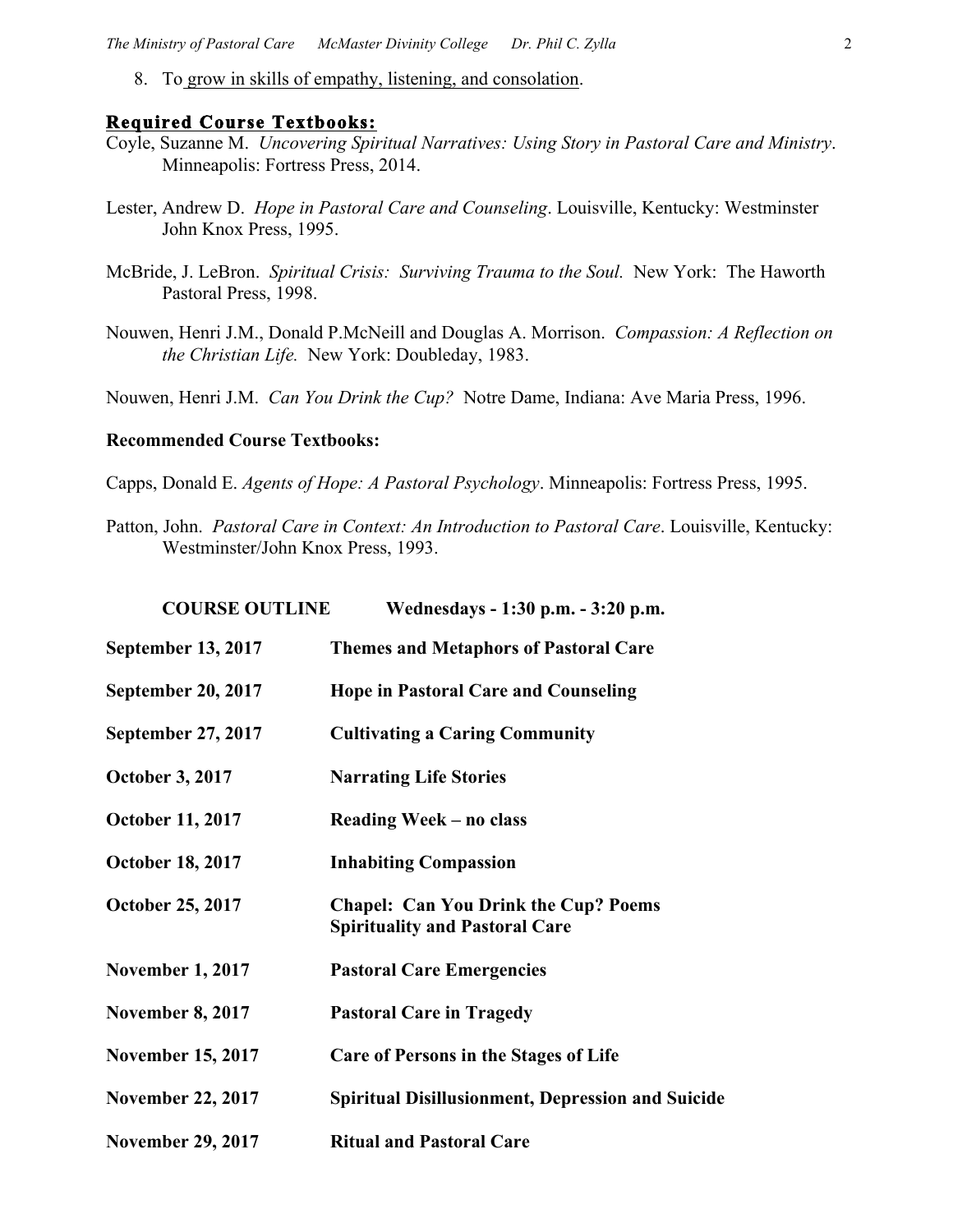**December 6, 2017 Pastoral Care in Illness**

**December 13, 2017 Final Chapel and Course Poems**

# **COURSE REQUIREMENTS:**

The course design is collegial and interactive. Participants are expected to attend all class session, engage in meaningful discussions in small groups, to interact in the various opportunities of the course, and to complete all reading, written and participatory assignments.

# **1. Pastoral Care Case Sessions (20 marks)**

The course will be divided into work groups (by specialization) for analysis and reflection of case studies, films and written stories*.* Each person will lead a session in their work group in a creative exercise meant to strengthen participant's capacity to enact pastoral care in complex situations. This will involve role play, investigation, analyzing a situation and responding to various media. The session will be peer-evaluated and graded by the professor. **Sign-up on the first day of class for a date** to lead your peer group.

## **2. Textbook Review (6-8 pages): (15 marks)**

The book reviews are intended to draw out the questions of the participants as they engage the theme of this course. Select one of the core or recommended textbooks (excluding - *Can You Drink the Cup?)*

a. Summarize the way this book helps you to frame your understanding of the ministry of pastoral care.

b. Explore the questions that this book raises for you and the guiding insights gained.

c. What is(are) the primary premise(s) of the book?

- d. Demonstrate how you would apply the insights of this volume in the ministry of pastoral care.
- e. How does this volume relate specifically to your specialization and what questions does it raise?

# **Due Date: November 1, 2017**

## **3. Poems: (5 marks for each poem)**

Two chapel times are scheduled during the course. Participants will be invited to present a theopoetic poem in each of these integrative sessions. Criteria used to mark these assignments are:

- a. personal integration
- b. biblical/theological congruity
- c. creativity
- d. engagement of core themes in the course
- e. moral vision **Due Dates: Poem # 1 October 25th**

**Poem # 2 December 13th**

# **4. Literature Review (25 marks)**

Choose seven (7) books for review from the selected course bibliography for exploration of the themes of the ministry of care. These *books should reflect your specialization* (PS, CW, SC, CC or BS). [Other volumes can be used by permission of the professor.] Develop a one page summary for each book that includes:

a. Information about the author.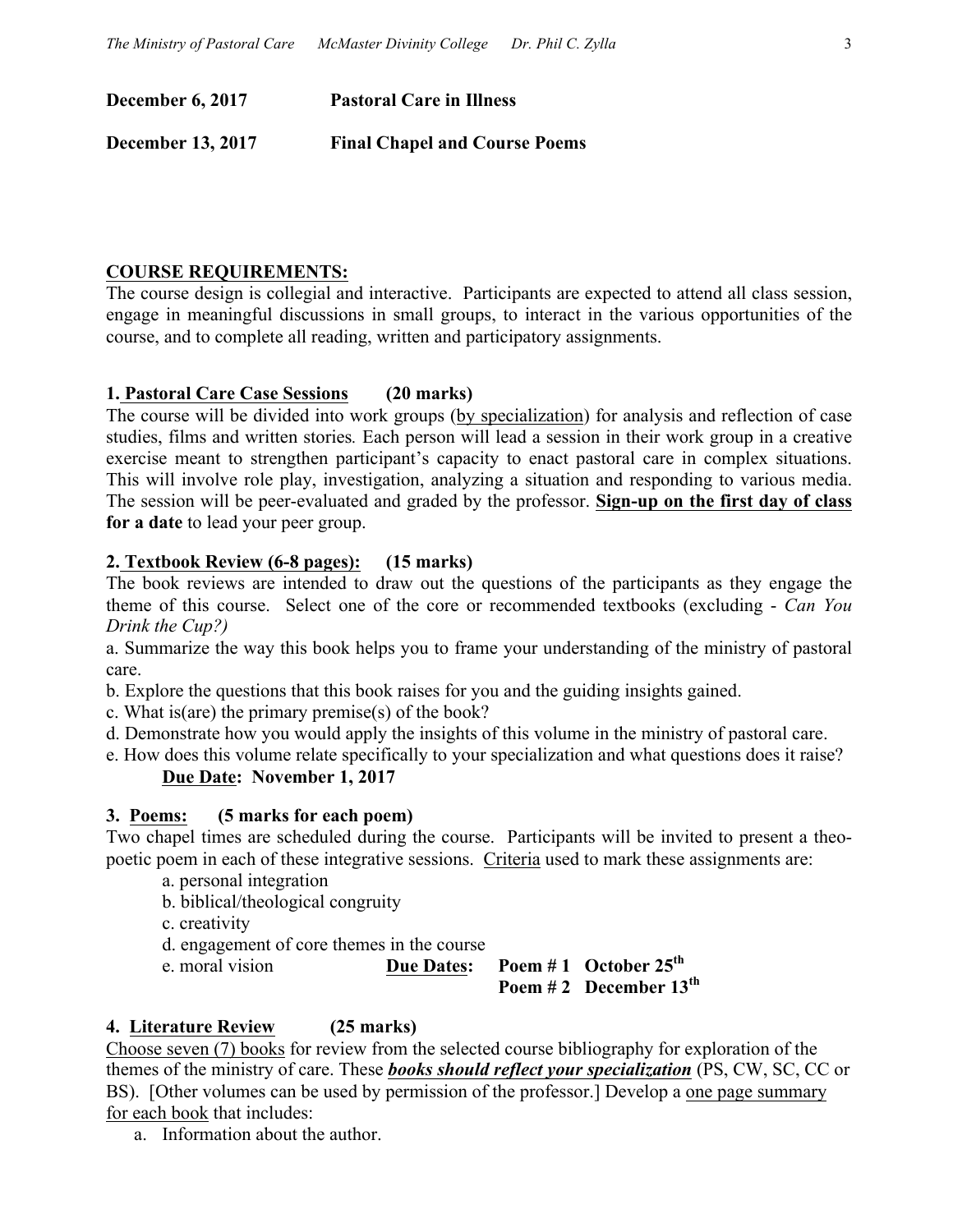- b. Key insights and quotes from the volume.
- c. Ideas about the application of the book for the ministry of care.
- d. Identification of questions that this book raises for further exploration.
- e. Application to one's own ministry context.

## **Due Date: November 15, 2017**

**5. Final Essay: 15 pages (30 marks)** Participants are invited to write a 15-page essay that summarizes your own reflections on the ministry of pastoral care and *that fits with your area of specialization*. It is expected that participants will draw on the course textbooks and at least eight other sources (monographs or journal articles) that are *specific to one's own specialization* for this essay.

### **Essay topics include:**

For Christian Worldview (CW) Specialization: Spirituality for Pastoral Care Postmodern Issues in Pastoral Care, Other topics – by permission

For Pastoral Studies (PS) Specialization: Cultivating a Caring Community Crisis Intervention in Pastoral Care Spirituality for Pastoral Care Strategies for Pastoral Care in the Church Other topics – by permission

For Church and Culture (CC) Specialization: Postmodern Issues in Pastoral Care Social Dimensions of Pastoral Care Spirituality for Pastoral Care Other topics – by permission

For Spiritual Care and Counseling (SC) Specialization: Spirituality for Pastoral Care Pastoral Care and the Life Cycle Crisis Intervention in Pastoral Care Other topics – by permission

For Biblical Studies (BS- NT or OT) Specialization: Pastoral Care and the Bible Spiritual Themes in Biblical Theology Other topics – by permission

The essays will be graded with the following criteria in mind: \*interaction with primary textbooks

\*theological reflection

\*creativity and writing style

\*intellectual and spiritual honesty

\*ministry integration

\*use of specialization-specific resources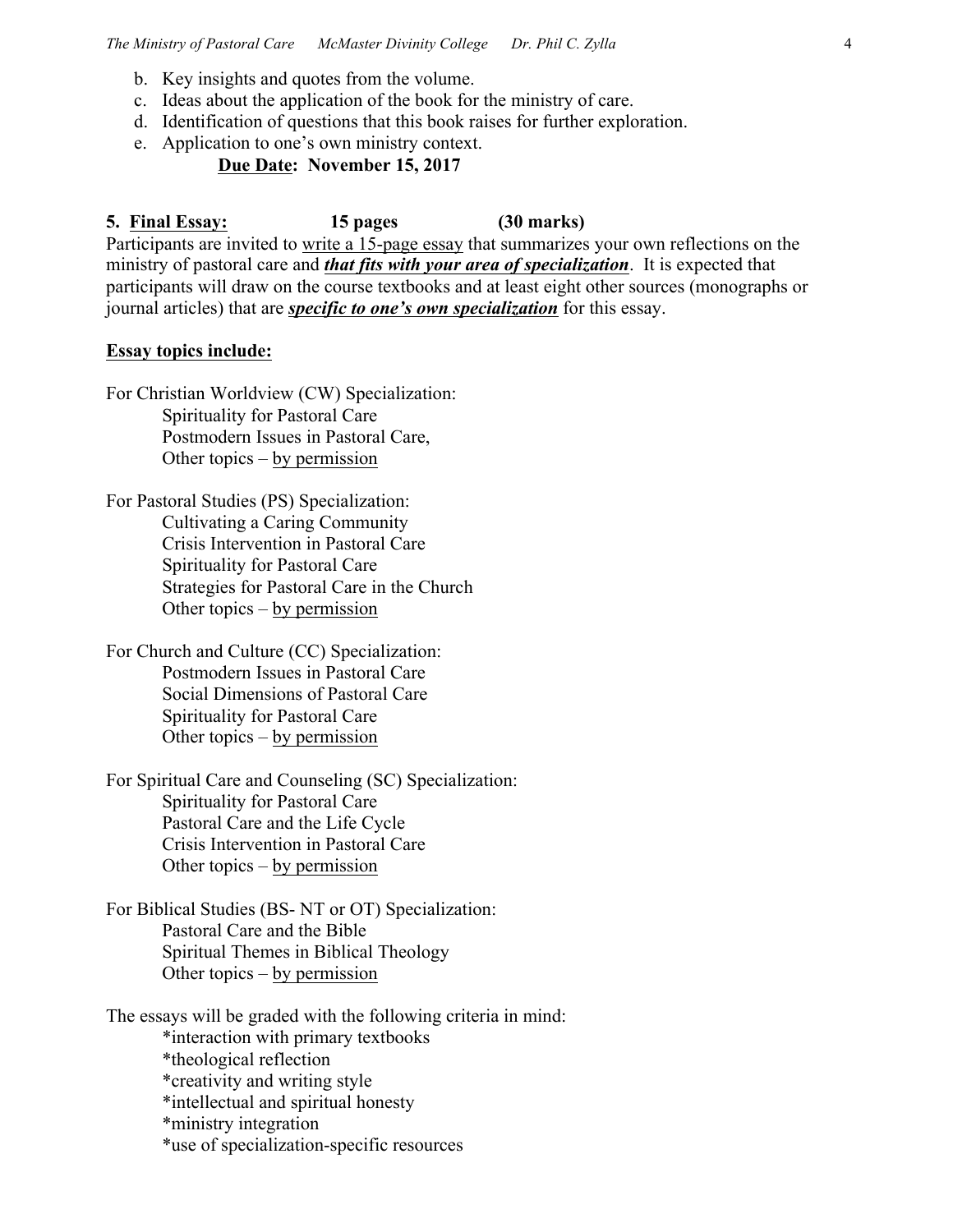## **Essay Due: December 7, 2017**

### **COURSE REQUIREMENTS FOR RESEARCH DEGREE STUDENTS MS 6XC6**

### **Annotated Bibliography on Pastoral Care (25 marks)**

From the selected bibliography choose thirteen (13) volumes and prepare an annotated reference for that book. Include a brief description of the key arguments, information about the author, five summative contributions of the book to pastoral care and pastoral theology, key quotations and insights and details about the reference. Each entry should be 1-1.5 pages double-spaced. **Due: November 1, 2017**

## **Group Facilitation (20 marks)**

Read all the required and recommended course texts books. Oversee the work groups in the MDiv/MTS class. Evaluate participants and help to facilitate a deep reading of the texts. Also facilitate the group presentations at the end of course. Provide a written summary of your experiences leading the group, the ways that you supported learning in the course, and the evaluation of each group participant [evaluation procedures will be provided by the professor]. **Due: December 13, 2017**

## **Essay on Pastoral Care (40 marks)**

From your in-depth reading of the field of pastoral care, choose one core topic [approved by the professor] to develop a research paper (40 pages). This paper should demonstrate advanced degree level engagement on the theme and should include at least thirty references (books and articles). The paper should present the leading-edge discussions on the theme at hand and demonstrate understanding of the historical and contemporary interpretations of that issue in pastoral care. Topics to consider: addictions, grief care, human development [various age groups], aging, marriage/divorce, trauma, spirituality and pastoral care, hope, confidentiality and ethics in pastoral care, biblical theology of pastoral care, estrangement, psychological disorders, conflict, anger, crisis counseling. Other topics by request.

**Due**: **November 29, 2017**

## **Syllabus Writing (15 marks)**

Write a syllabus for an MDiv course on pastoral care. Use the research from your essay and from your reading list to develop the themes and lectures for the course. Use the MDC Syllabus guide to provide direction and organizational structure to your syllabus.

## **Due: December 13, 2017**

-----------------------------------------------------------------------------------------------------------------------

**Late Papers:** Late papers will be docked 2% each late business day. (Extensions will only be granted in exceptional circumstances such as extended illness, etc.). Note that according to College rules late assignments received after the last day of class will receive 0.

**Spacing:** All assignments are to be double-spaced.

## **College Style for Submission of Written Work:**

All written work—unless informed otherwise by the professor—is to be submitted in accordance with the *McMaster Divinity College Style Guide for Essays and Theses*, available on the McMaster Divinity College website. Failure to conform will result in penalties.